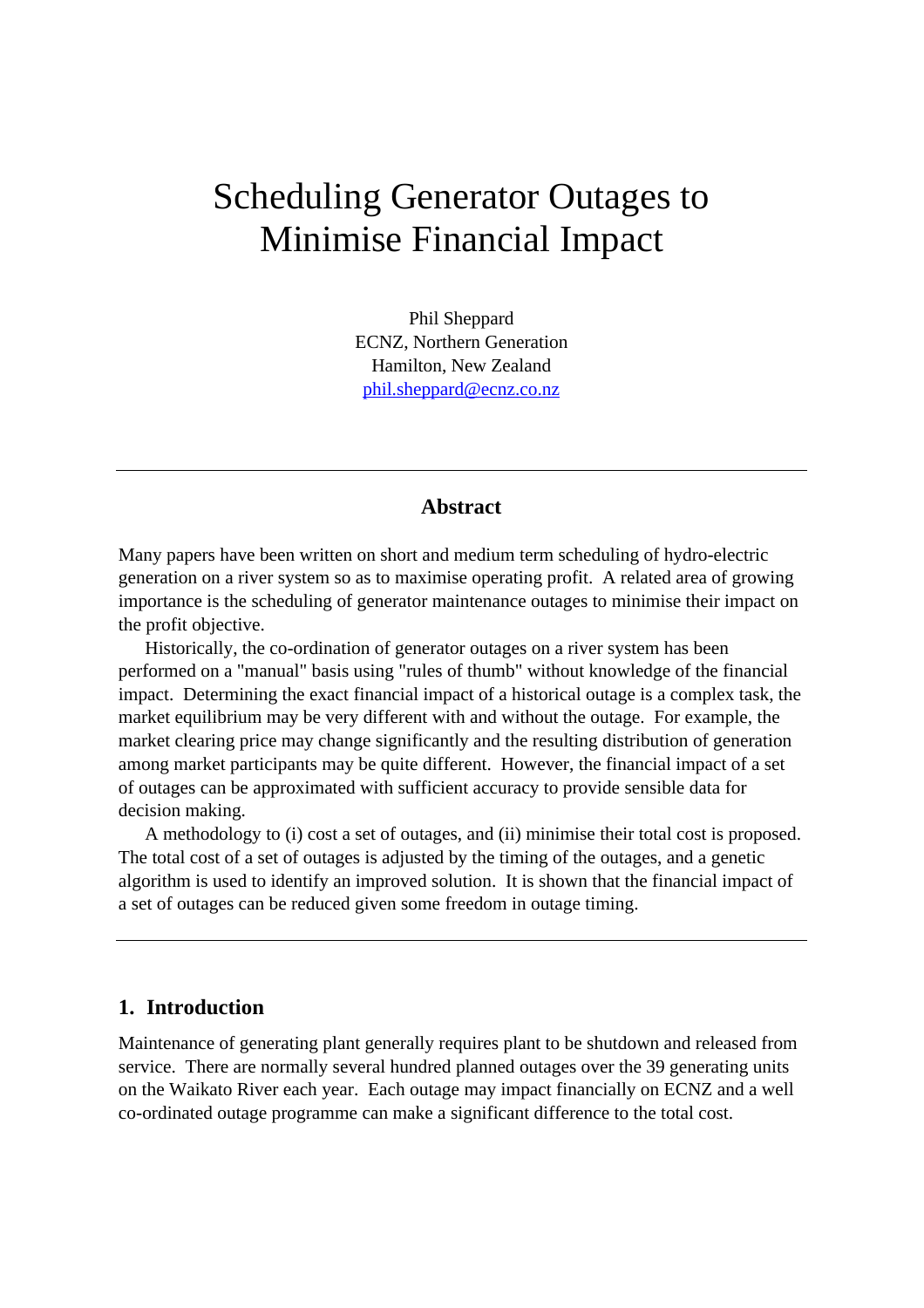The introduction of the Electricity Market has fundamentally changed the operation of ECNZ from one where revenue was fixed and total costs of generation were to be minimised to one where revenue is uncertain, making the profit objective more complex. Prior to the first generation split-up of ECNZ (into ECNZ and Contact Energy) any lost generation resulting from a generator outage would be "picked up" at another ECNZ station, so the revenue would not change but the cost of generation may increase.

Energy "lost" due to a generator outage may be replaced by another Waikato generator (with a less profitable operating schedule), by another generator within ECNZ, by a competitors generator, or by a combination of the above. In the first two cases the energy lost incurs increased costs while in the third case the energy lost incurs loss of market share and revenue. Loss of revenue can be represented as a cost and throughout this paper the financial impact of an outage is referred to as a cost whether it arose from increased costs or loss of revenue.

In order to extract financial benefits from effective outage co-ordination it is necessary to estimate the cost of future outages and then schedule each outage so as to minimise the total cost of all outages. Historically, the co-ordination of outages has been performed on a manual basis using rules of thumb without knowledge of the financial impact. The objective of this investigation then, is to develop methods for:

- 1. Costing a set of future planned outages
- 2. Minimising the total cost of a set of future planned outages by moving outage start dates within early and late start bounds.

Consistent with many decision support tools in the electricity industry, the method presented in this paper uses discrete half hour time steps and this is the definition of a period. Although outages can start and end at any time, outage start and end times are rounded to the nearest half hour.

### **2. Costing a Set of Outages**

The catch with outage costing is to estimate what the station would have generated had the unit been available. In some cases the generation at the station would have been no different, in others the unavailability of a generating unit may change the optimal basis significantly (in general hydro-electric schemes are scheduled by a linear program). Determining exactly what the station would have generated had the unit been available is a complex task in a market environment. There are many variables including the possible loss of market share to a competitor and the unpredictability of competitor behaviour.

Just prior to the commencement of the New Zealand Electricity Market, ECNZ developed an application called PCSchn which was used to schedule generation across all its stations. This application was based on a linear program using a Cplex solving engine. The objective function for this LP was to minimise costs (assuming a fixed demand and revenue stream) and an outage could be costed by solving the LP with and without the outage [1]. The linear program represented each hydro station with a piecewise linear power/flow curve, and a schedule would solve in approximately 5 to 10 minutes. A single outage could therefore be costed in approximately 15 minutes. A batch process was used at Northern Generation to calculate the previous days outage costs taking approximately 3 hours per day.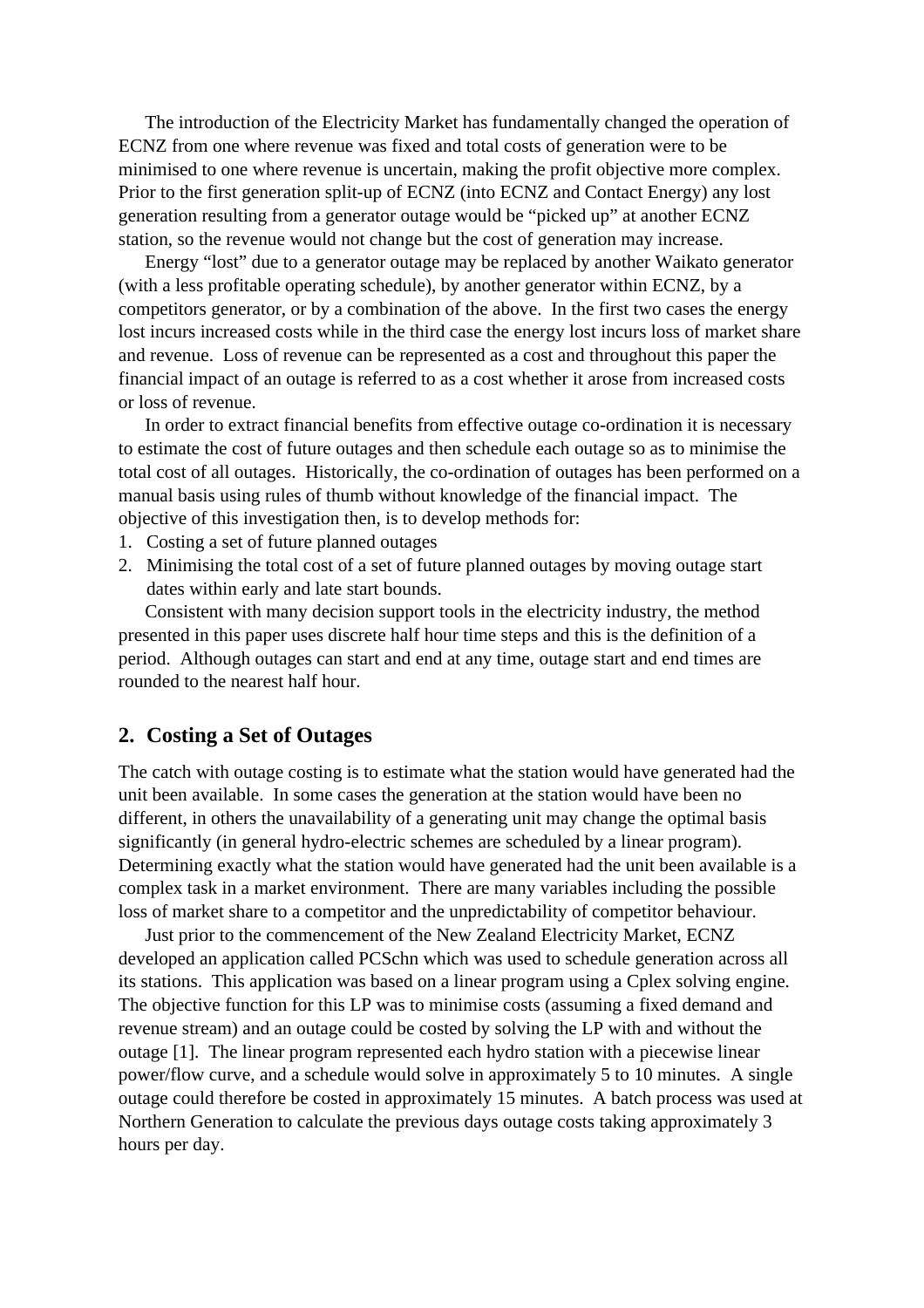This method described the picture reasonably accurately in an environment where ECNZ represented a large majority of the NZ generation picture. However, once NZEM commenced, competitor data was not available and the objective function was no longer relevant in an environment where generation and revenue is not fixed.

At Northern Generation we decided to investigate the feasibility of developing a more approximate but faster method for costing an outage. The rational for this decision was:

- 1. The uncertainties surrounding the inputs are such that there is little benefit to be gained in employing a highly accurate method. In addition, the behaviour of other market participants cannot not be predicted with any degree of certainty.
- 2. To provide station and project management staff the ability to cost outages without having to be trained in a complex application. A key objective at Northern Generation is to promote commercial awareness throughout the Group. For a tool to be used consistently by a range of staff it needs to be easy to use and provide quick results.
- 3. Ultimately a fast outage costing algorithm is necessary to support a multiple outage coordination process.

Scheduling the Waikato scheme is essentially a daily process as there is no significant day to day storage. The flow transit time from Lake Taupo to Karapiro Power Station is approximately 17 hours with a 13 hour transit time to the second lake, Ohakuri. Lake Ohakuri is the prime storage lake on the river and water is released during the night from Lake Taupo through Aratiatia Power Station to prepare Lake Ohakuri for the following day.

A detailed investigation into generation patterns on the Waikato River revealed strong correlation between the daily total generation across the river and the average power at each station during each half hour (see chart 1 below). In view of the small daily storage this result is not surprising and essentially it says that the today's generation distribution across the Waikato stations is determined largely by the days' expected generation. Therefore we can use daily Waikato generation values and the linear relationships between daily generation and average station power to estimate the expected generation at each station during each half hour.



Chart 1: Exceedence Curve for Station and Total Generation Correlation Coefficients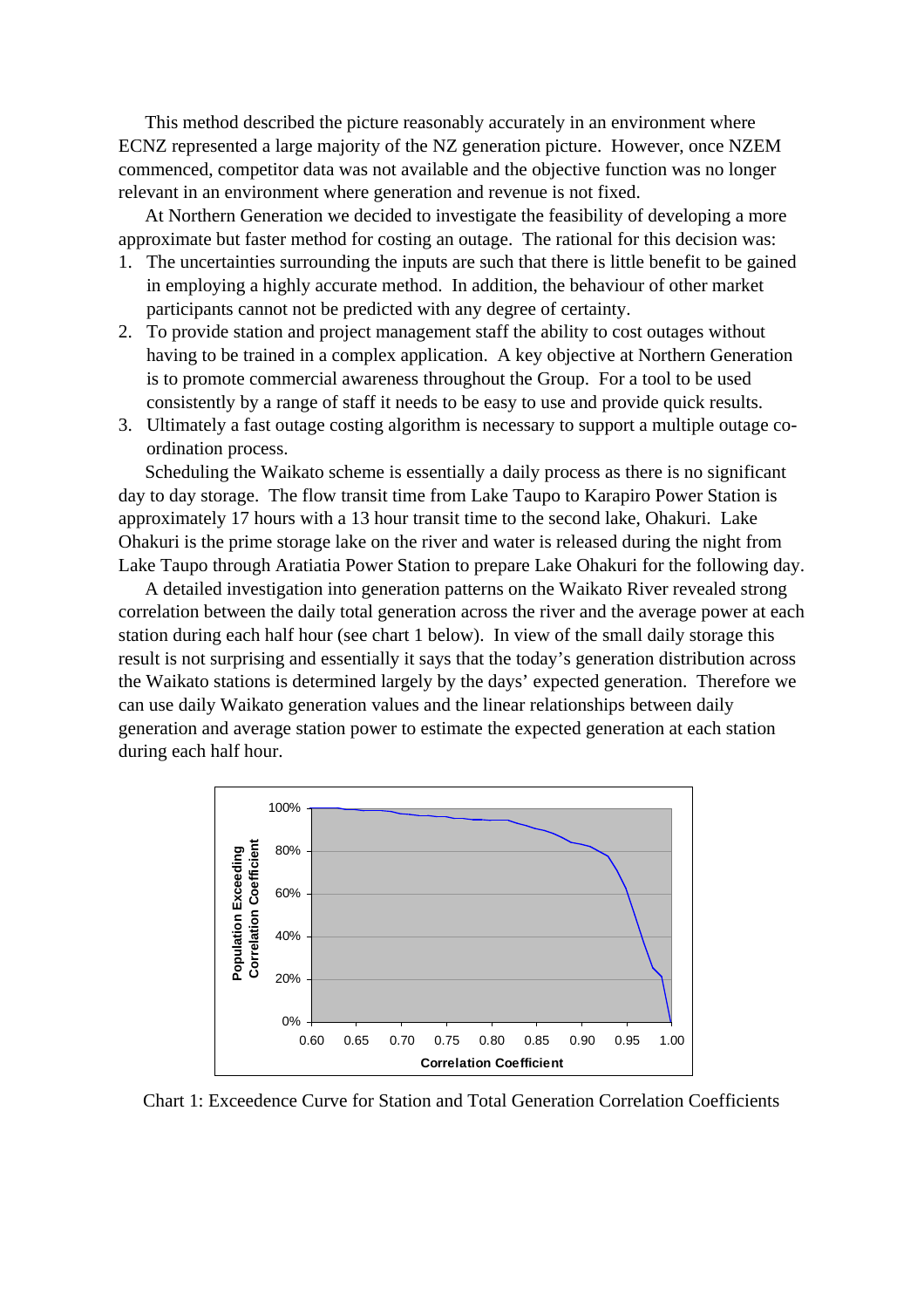A key assumption of the above method is that the lost energy from a days' outages at single station is small in comparison to the daily total generation on the river.

With a method to estimate what a station would have generated had the unit been available, what remains is to determine the shortfall (if any) and where the energy would be replaced. The shortfall of the available generation from the expected generation (if positive) provides the lost generation for the period. The lost generation can be replaced in one or more of the following three ways: by another station on the Waikato River (with a less efficient operating schedule), by another station within ECNZ, or by a competitor in the spot market. At this point the method gets more imprecise and three tranches are defined to approximate the replacement of energy arising from an outage. The first tranche estimates the daily quantity of energy that could reasonably by replaced within the Waikato chain and the cost associated with that. The second tranche estimates the daily quantity of energy that could reasonably be replaced within ECNZ and the cost associated with that. The third tranche assumes that the energy is replaced by a competitor at the spot price. The daily sum of the lost generation across the river is applied to the replacement energy function to determine the total cost of replacing the lost energy.

The first step in costing a set of outages involves determining the number of units unavailable at each station for each period of the year, this sets the availability. This process takes care of overlapping outages at each station. Later in the process it is necessary to check for overlapping outages across to river to correctly cost the replacement energy according to the price/quantity tranches.

Mathematical Representation of the Outage Costing Algorithm

|             | Availability <sub>s.t</sub> = LookupTable (NumUnitsOut <sub>s.t</sub> , s)                                                       |
|-------------|----------------------------------------------------------------------------------------------------------------------------------|
| $LenergV_d$ | $\sum$ Max(DailyGen <sub>d</sub> .Slope <sub>s,p</sub> + Intercept <sub>s,p</sub> – Availability <sub>s,t</sub> , 0)<br>all p, s |

Cost =  $\sum$  (Lenergy<sub>d</sub> – Q<sup>1</sup><sub>d</sub>). $P^2$ <sub>d</sub> + P<sup>1</sup><sub>d</sub>.Q<sup>1</sup><sub>d</sub> Q<sup>1</sup>

all d (Lenergy<sub>d</sub> – Q<sup>2</sup><sub>d</sub>). $P^3$ <sub>d</sub> +  $P^2$ <sub>d</sub>. $Q^2$ <sub>d</sub> +  $P^1$ <sub>d</sub>. $Q^1$ d Lenergy<sub>d</sub> >  $Q_d^2$ NumUnitsOut<sub>s,t</sub> is the number of units unavailable for generation at time t and station s. Lenergy $_{d}$  is the daily total energy lost due to all generator outages within that day. DailyGen $_d$  is the expected daily generation profile for all the Waikato stations.

Lenergy<sub>d</sub>  $P^1$ <sub>d</sub> Lenergy<sub>d</sub>  $\leq Q^1$ 

d

 $1_d$  < Lenergy<sub>d</sub>  $\leq Q_d^2$ 

 $Q^n$  and  $P^n$ represent the expected three tranche daily replacement energy function.

Subscripts:

- s station (Aratiatia to Karapiro, 1 to 8)
- t time (in half hour increments over time horizon)
- p period (particular half hour of the day)

d day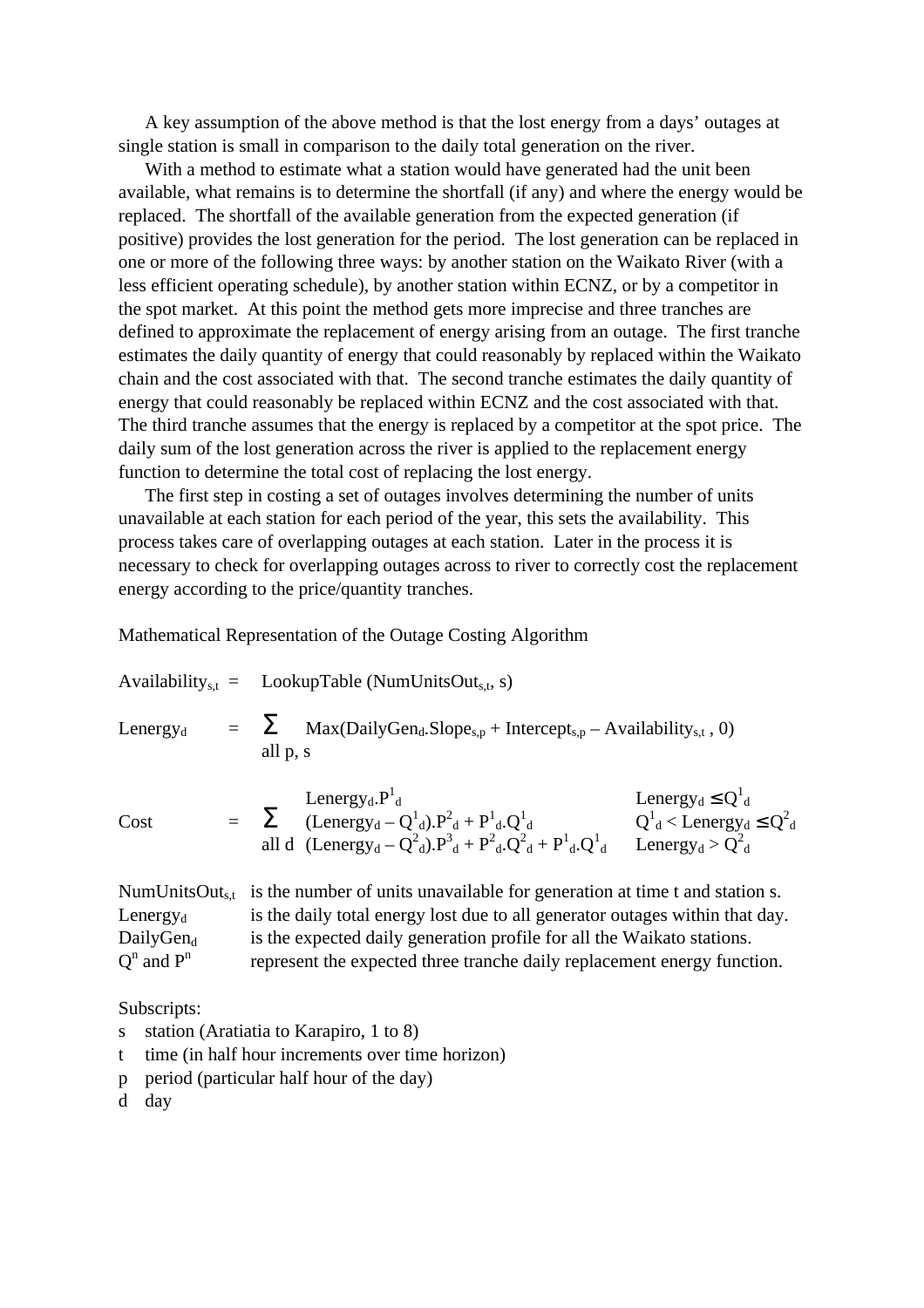# **3. Minimising the Cost of a Set of Outages**

The second objective of the investigation is to minimise the total cost of a schedule of outages. This section describes the objective function, decision variables and constraints, and following this alternative search methods are considered.

The objective function is to minimise the total cost across the time horizon (one year) of all the outages. Alternative solutions are gained by moving the *start date* of one or more outages subject to the following constraints:

- 1. The duration of an outage remains fixed. Optimising the trade-off between reducing outage duration and increasing resources is outside the scope of this investigation.
- 2. The start time of each outage is bounded with *early* and *late start times*. Early and late start times must be set such that the entire outage is within the time horizon with any allowed start time.
- 3. In addition to early and late start, the *lead time* is included which can be described as the time required to prepare for the outage. Once the time between the start date and now is less than the specified lead time the outage becomes fixed and can no longer be moved by the optimisation. An outage cannot be moved such that the time between the start time and now is less than the specified lead time.
- 4. Other constraints to provide linkage from one outage to another can be introduced. For example if four generators at one station are to be maintained in sequence then the start time of subsequent outages can be linked by a fixed delay to the start time of a prior outage, leaving only the start time of the parent outage to be moved by the optimisation. This type of constraint is discouraged as it defeats the purpose of the optimisation. However, the schedule cost with and without the linkage constraint can be found to determine the cost of including the constraint.

The time of day that the outage commences is not changed by the optimisation. If the outage duration is more than a couple of days then the impact of varying the starting time in the day is small. For short outages (less than a couple of days in duration) the starting time of day is assumed to have been optimised prior to this process (tools are available for this).

Unfortunately the conversion process of outage start and end times to a half hourly availability profile and the step-wise replacement energy function mean that approximation for a linear program would be very complex. The solution space for a combinatorial approach would be very large requiring approximately  $D<sup>n</sup>$  solutions to be investigated where D is the average number of days available within which an outage can be moved (average late start - early start) and n is the number of outages. Typically D is 50 and n is at least 200 giving at least  $10^{339}$  solutions!

The problem appears ideally suited to a heuristic such as a genetic algorithm using an array of outage start dates as the decision variables. Tabu search appears to be another suitable candidate and an investigation to compare this against the genetic algorithm would be useful to build confidence in the optimisation. Reeves and Beasley [2] put it well, *"should we prefer an exact solution of an approximate model, or an approximate solution of an exact model"*.

The next section discusses implementation of the genetic algorithm framework, including creation of the initial population and the selection, crossover and mutation operators.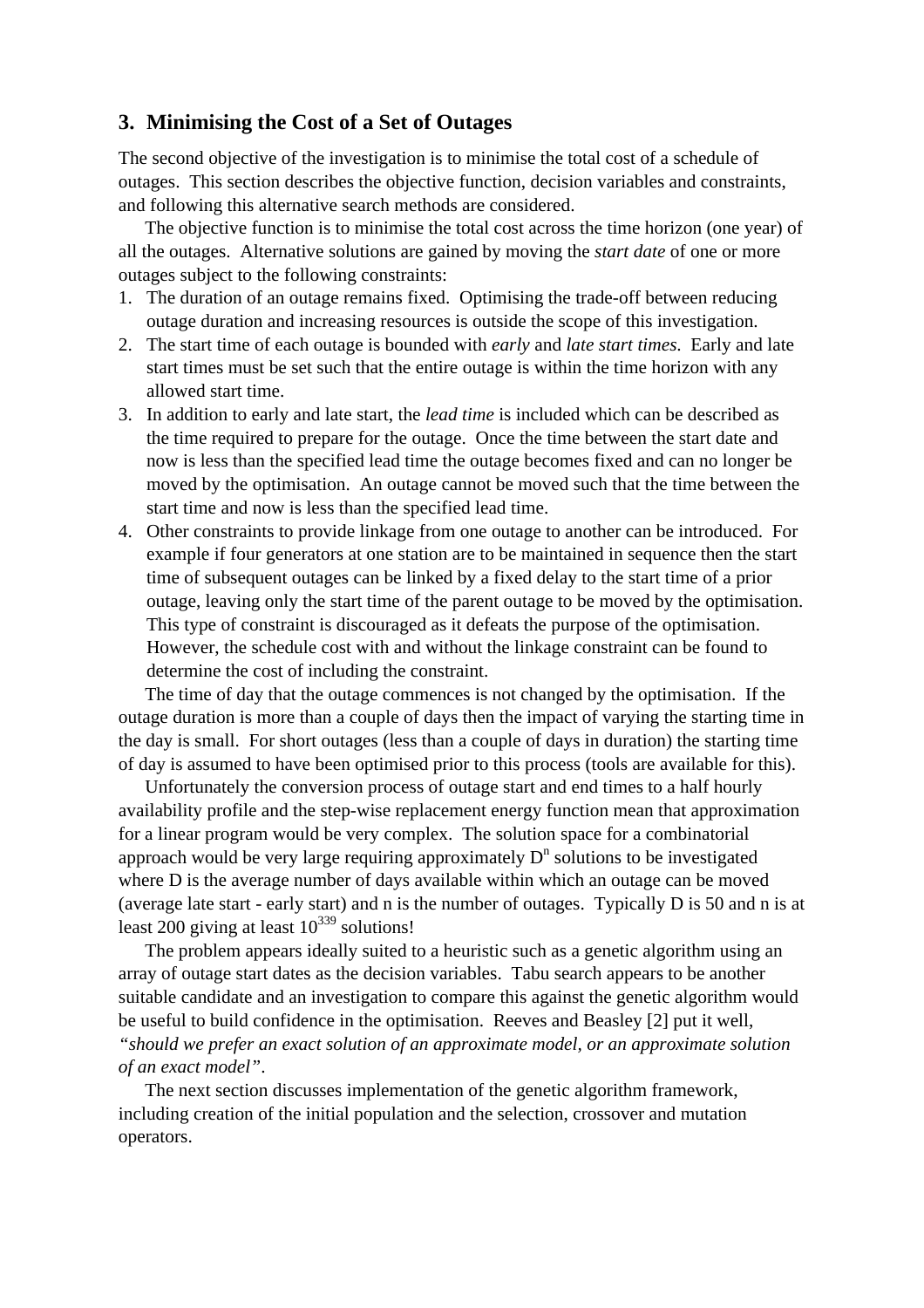#### **4. Implementation of Genetic Algorithm**

The key idea behind the basic genetic algorithm is that the next generation (population) of solutions is "fitter" than the previous generation through the process of selection, crossover and mutation. The functions underlying a genetic algorithm are modelled on biological genetic theory. The simplest single-stranded chromosome organism (haploid) with genes representing the start day of each outage is used in this investigation.

Noting Goldbergs principle of minimal alphabets [3]: "*The user should select the smallest alphabet that permits a natural expression of the problem"* the starting date of each outage was initially represented as a integer between 1 and 365. A binary alphabet was also investigated as a comparison and it was found that performance of the genetic algorithm improved significantly. It is interesting to note that the binary alphabet most closely models genetic codes with genes taking one of two states, dominant or recessive.

Thus, starting dates for all the outages are converted into binary and concatenated into a single string or chromosome. A population of members is created and then the genetic operators are applied to create the next generation. Each member represents a schedule of outages with a starting date chromosome and an associated fitness (or cost). To build the initial population, members are derived from the initial schedule by randomly moving the start time of each outage within the constraints.

Once the population is created each member is evaluated and then the selection function chooses members for the next generation by random selection weighted by the fitness of each member. In this case the lower the cost of a member, the greater its probability of being selected.

The crossover and mutation functions are not invoked in the creation of every new member in the next population, rather they are invoked according to a defined probability. Typically crossover is invoked with a 50 % probability and mutation is invoked with a 5 % probability. The effect of varying the probability of mutation is shown in the next section.

The crossover operator involves taking two selected members (A and B say) and choosing a random crossover location in the concatenation of start times. The first member takes the outage start times of member A up to the crossover location and then takes the remaining outage start times of member B to compete the schedule. The second member does the same with member B first then member A.

The mutation operator involves moving through each bit in the binary string and with a 50 % probability changing the state of the bit. The mutation operator is most affected by the change from the 1 to 365 integer alphabet to the binary alphabet.

The outage cost functions and genetic algorithm were implemented in C primarily for speed. Recently a user interface has been implemented in Delphi which calls the C functions as a dynamic link library.

#### **5. Results**

The outage plan for the 98/99 financial year has been used as a test input to the optimisation process. This plan contains 180 outages over 39 generating units on the Waikato hydro scheme ranging in duration from 2 hours to 17 weeks. Approximately half of the outages were constrained by the "linkages" to other outages.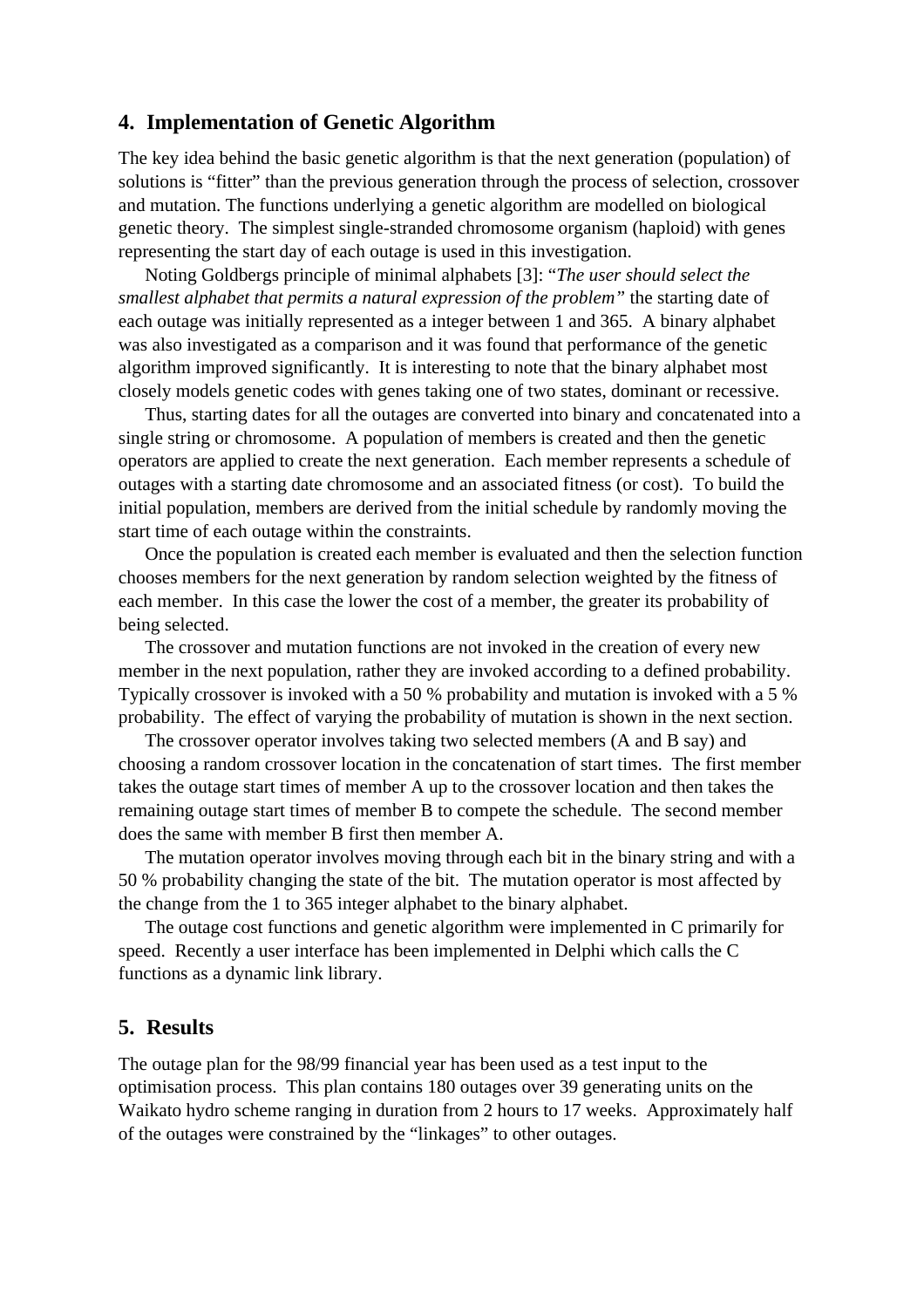

Chart 2: Best fitness found with varying population size



Chart 3: Fitness range found with varying population size



Chart 4: Best fitness with varying probability of mutation